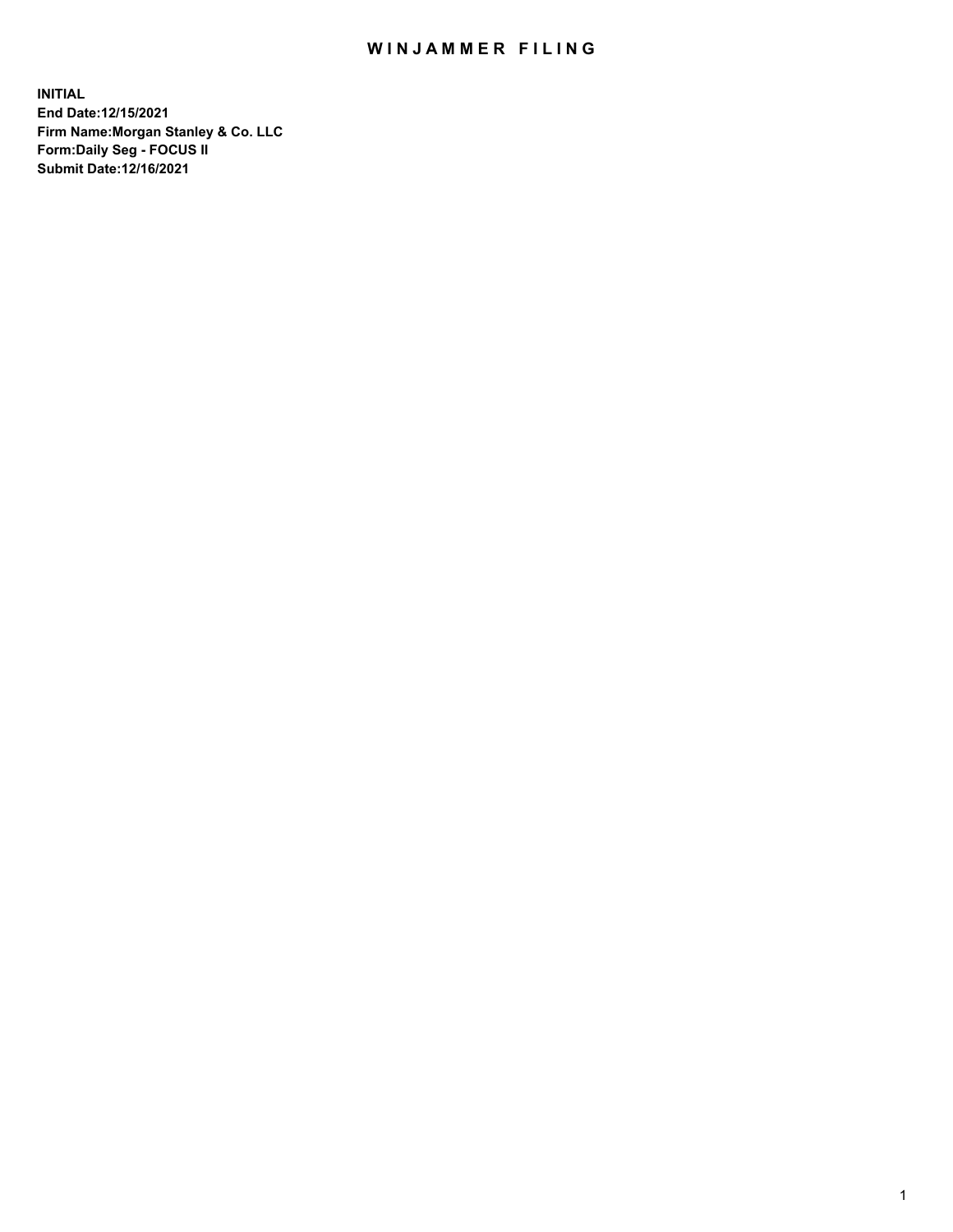**INITIAL End Date:12/15/2021 Firm Name:Morgan Stanley & Co. LLC Form:Daily Seg - FOCUS II Submit Date:12/16/2021 Daily Segregation - Cover Page**

| Name of Company                                                                                                                                                                                                                                                                                                                | Morgan Stanley & Co. LLC                                |
|--------------------------------------------------------------------------------------------------------------------------------------------------------------------------------------------------------------------------------------------------------------------------------------------------------------------------------|---------------------------------------------------------|
| <b>Contact Name</b>                                                                                                                                                                                                                                                                                                            | <b>Ikram Shah</b>                                       |
| <b>Contact Phone Number</b>                                                                                                                                                                                                                                                                                                    | 212-276-0963                                            |
| <b>Contact Email Address</b>                                                                                                                                                                                                                                                                                                   | Ikram.shah@morganstanley.com                            |
| FCM's Customer Segregated Funds Residual Interest Target (choose one):<br>a. Minimum dollar amount: ; or<br>b. Minimum percentage of customer segregated funds required:%; or<br>c. Dollar amount range between: and; or<br>d. Percentage range of customer segregated funds required between: % and %.                        | 235,000,000<br><u>0</u><br>00<br>0 Q                    |
| FCM's Customer Secured Amount Funds Residual Interest Target (choose one):<br>a. Minimum dollar amount: ; or<br>b. Minimum percentage of customer secured funds required:%; or<br>c. Dollar amount range between: and; or<br>d. Percentage range of customer secured funds required between:% and%.                            | 140,000,000<br><u>0</u><br><u>0 0</u><br>0 <sub>0</sub> |
| FCM's Cleared Swaps Customer Collateral Residual Interest Target (choose one):<br>a. Minimum dollar amount: ; or<br>b. Minimum percentage of cleared swaps customer collateral required:% ; or<br>c. Dollar amount range between: and; or<br>d. Percentage range of cleared swaps customer collateral required between:% and%. | 92,000,000<br><u>0</u><br><u>00</u><br>00               |

Attach supporting documents CH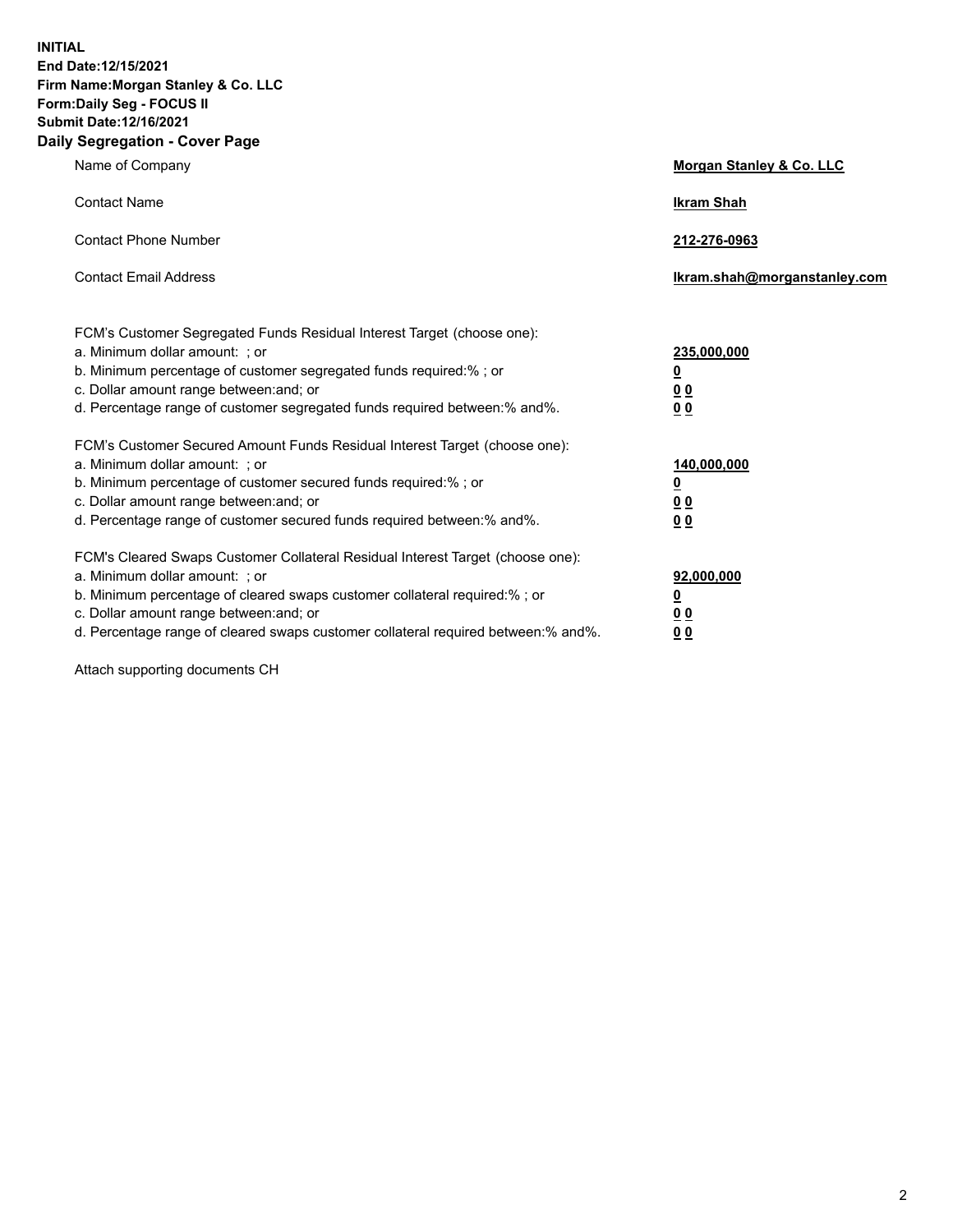## **INITIAL End Date:12/15/2021 Firm Name:Morgan Stanley & Co. LLC Form:Daily Seg - FOCUS II Submit Date:12/16/2021**

## **Daily Segregation - Secured Amounts**

|    | Foreign Futures and Foreign Options Secured Amounts<br>Amount required to be set aside pursuant to law, rule or regulation of a foreign | $0$ [7305]                        |
|----|-----------------------------------------------------------------------------------------------------------------------------------------|-----------------------------------|
|    | government or a rule of a self-regulatory organization authorized thereunder                                                            |                                   |
| 1. | Net ledger balance - Foreign Futures and Foreign Option Trading - All Customers                                                         |                                   |
|    | A. Cash                                                                                                                                 | 6,216,840,882 [7315]              |
|    | B. Securities (at market)                                                                                                               | 1,658,831,220 [7317]              |
| 2. | Net unrealized profit (loss) in open futures contracts traded on a foreign board of trade                                               | -534,060,091 [7325]               |
| 3. | Exchange traded options                                                                                                                 |                                   |
|    | a. Market value of open option contracts purchased on a foreign board of trade                                                          | 17,349,327 [7335]                 |
|    | b. Market value of open contracts granted (sold) on a foreign board of trade                                                            | -12,864,657 [7337]                |
| 4. | Net equity (deficit) (add lines 1. 2. and 3.)                                                                                           | 7,346,096,681 [7345]              |
| 5. | Account liquidating to a deficit and account with a debit balances - gross amount                                                       | 27,722,929 [7351]                 |
|    | Less: amount offset by customer owned securities                                                                                        | -27,221,149 [7352] 501,780 [7354] |
| 6. | Amount required to be set aside as the secured amount - Net Liquidating Equity                                                          | 7,346,598,461 [7355]              |
|    | Method (add lines 4 and 5)                                                                                                              |                                   |
| 7. | Greater of amount required to be set aside pursuant to foreign jurisdiction (above) or line<br>6.                                       | 7,346,598,461 [7360]              |
|    | FUNDS DEPOSITED IN SEPARATE REGULATION 30.7 ACCOUNTS                                                                                    |                                   |
| 1. | Cash in banks                                                                                                                           |                                   |
|    | A. Banks located in the United States                                                                                                   | 502,603,926 [7500]                |
|    | B. Other banks qualified under Regulation 30.7                                                                                          | 216,216,381 [7520] 718,820,307    |
|    |                                                                                                                                         | [7530]                            |
| 2. | Securities                                                                                                                              |                                   |
|    | A. In safekeeping with banks located in the United States                                                                               | 354,705,262 [7540]                |
|    | B. In safekeeping with other banks qualified under Regulation 30.7                                                                      | 77,743,385 [7560] 432,448,647     |
|    |                                                                                                                                         | [7570]                            |
| 3. | Equities with registered futures commission merchants<br>A. Cash                                                                        |                                   |
|    | <b>B.</b> Securities                                                                                                                    | 6,054,595 [7580]<br>$0$ [7590]    |
|    | C. Unrealized gain (loss) on open futures contracts                                                                                     | $-1,065,327$ [7600]               |
|    | D. Value of long option contracts                                                                                                       | $0$ [7610]                        |
|    | E. Value of short option contracts                                                                                                      | 0 [7615] 4,989,268 [7620]         |
| 4. | Amounts held by clearing organizations of foreign boards of trade                                                                       |                                   |
|    | A. Cash                                                                                                                                 | $0$ [7640]                        |
|    | <b>B.</b> Securities                                                                                                                    | $0$ [7650]                        |
|    | C. Amount due to (from) clearing organization - daily variation                                                                         | $0$ [7660]                        |
|    | D. Value of long option contracts                                                                                                       | $0$ [7670]                        |
|    | E. Value of short option contracts                                                                                                      | 0 [7675] 0 [7680]                 |
| 5. | Amounts held by members of foreign boards of trade                                                                                      |                                   |
|    | A. Cash                                                                                                                                 | 5,717,641,932 [7700]              |
|    | <b>B.</b> Securities                                                                                                                    | 1,226,382,573 [7710]              |
|    | C. Unrealized gain (loss) on open futures contracts                                                                                     | -532,994,764 [7720]               |
|    | D. Value of long option contracts                                                                                                       | 17,349,327 [7730]                 |
|    | E. Value of short option contracts                                                                                                      | -12,864,657 [7735] 6,415,514,411  |
|    |                                                                                                                                         | [7740]                            |
| 6. | Amounts with other depositories designated by a foreign board of trade                                                                  | $0$ [7760]                        |
| 7. | Segregated funds on hand                                                                                                                | $0$ [7765]                        |
| 8. | Total funds in separate section 30.7 accounts                                                                                           | 7,571,772,633 [7770]              |
| 9. | Excess (deficiency) Set Aside for Secured Amount (subtract line 7 Secured Statement<br>Page 1 from Line 8)                              | 225, 174, 172 [7380]              |

- 10. Management Target Amount for Excess funds in separate section 30.7 accounts **140,000,000** [7780]
- 11. Excess (deficiency) funds in separate 30.7 accounts over (under) Management Target **85,174,172** [7785]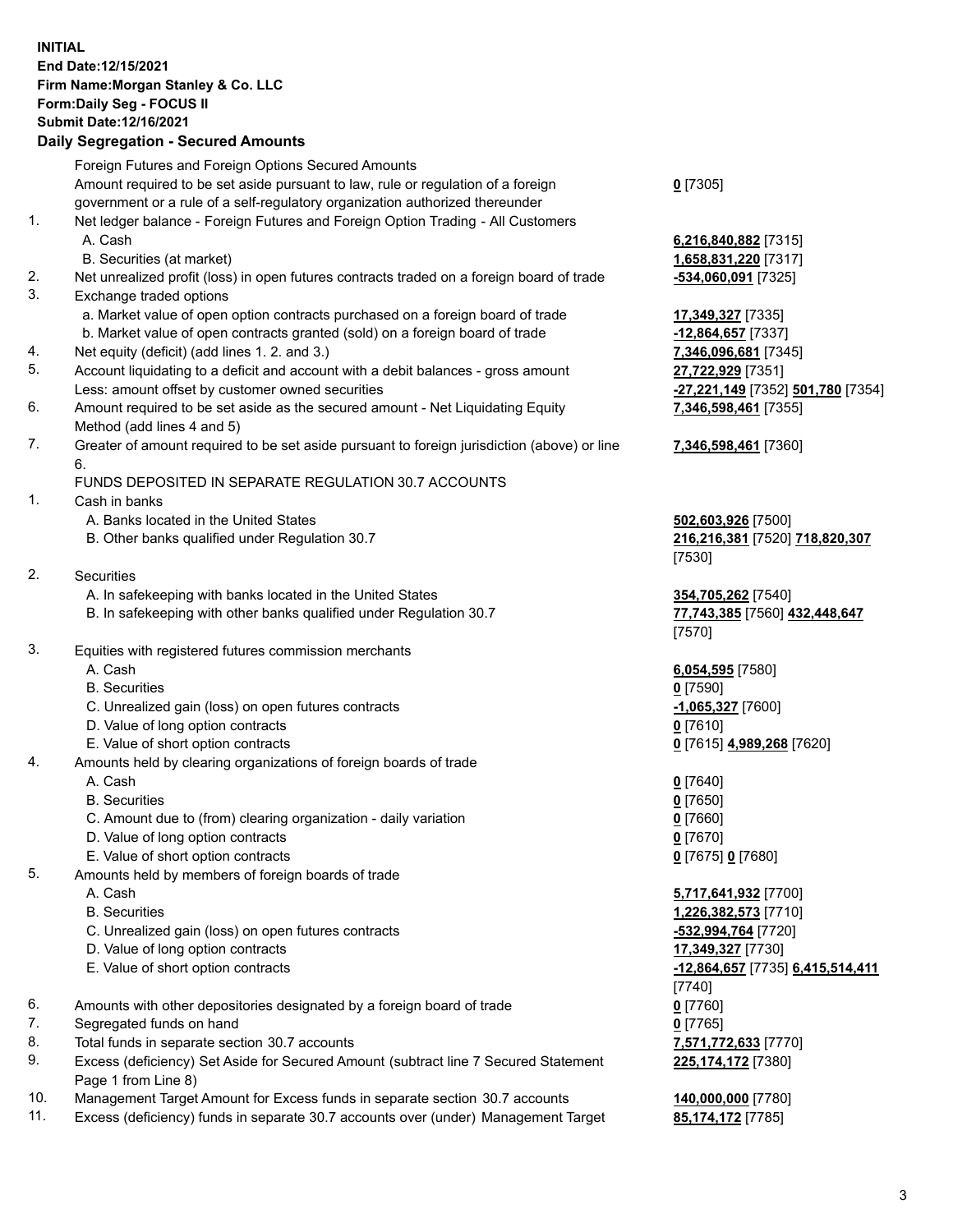**INITIAL End Date:12/15/2021 Firm Name:Morgan Stanley & Co. LLC Form:Daily Seg - FOCUS II Submit Date:12/16/2021 Daily Segregation - Segregation Statement** SEGREGATION REQUIREMENTS(Section 4d(2) of the CEAct) 1. Net ledger balance A. Cash **16,368,752,500** [7010] B. Securities (at market) **7,626,201,691** [7020] 2. Net unrealized profit (loss) in open futures contracts traded on a contract market **687,497,909** [7030] 3. Exchange traded options A. Add market value of open option contracts purchased on a contract market **1,061,570,274** [7032] B. Deduct market value of open option contracts granted (sold) on a contract market **-698,481,309** [7033] 4. Net equity (deficit) (add lines 1, 2 and 3) **25,045,541,065** [7040] 5. Accounts liquidating to a deficit and accounts with debit balances - gross amount **320,333,212** [7045] Less: amount offset by customer securities **-319,168,235** [7047] **1,164,977** [7050] 6. Amount required to be segregated (add lines 4 and 5) **25,046,706,042** [7060] FUNDS IN SEGREGATED ACCOUNTS 7. Deposited in segregated funds bank accounts A. Cash **1,817,425,881** [7070] B. Securities representing investments of customers' funds (at market) **0** [7080] C. Securities held for particular customers or option customers in lieu of cash (at market) **3,263,219,443** [7090] 8. Margins on deposit with derivatives clearing organizations of contract markets A. Cash **14,959,907,018** [7100] B. Securities representing investments of customers' funds (at market) **0** [7110] C. Securities held for particular customers or option customers in lieu of cash (at market) **4,214,341,961** [7120] 9. Net settlement from (to) derivatives clearing organizations of contract markets **657,947,272** [7130] 10. Exchange traded options A. Value of open long option contracts **1,061,570,274** [7132] B. Value of open short option contracts **-698,481,309** [7133] 11. Net equities with other FCMs A. Net liquidating equity **9,799,238** [7140] B. Securities representing investments of customers' funds (at market) **0** [7160] C. Securities held for particular customers or option customers in lieu of cash (at market) **0** [7170] 12. Segregated funds on hand **148,640,287** [7150] 13. Total amount in segregation (add lines 7 through 12) **25,434,370,065** [7180] 14. Excess (deficiency) funds in segregation (subtract line 6 from line 13) **387,664,023** [7190] 15. Management Target Amount for Excess funds in segregation **235,000,000** [7194]

16. Excess (deficiency) funds in segregation over (under) Management Target Amount Excess

**152,664,023** [7198]